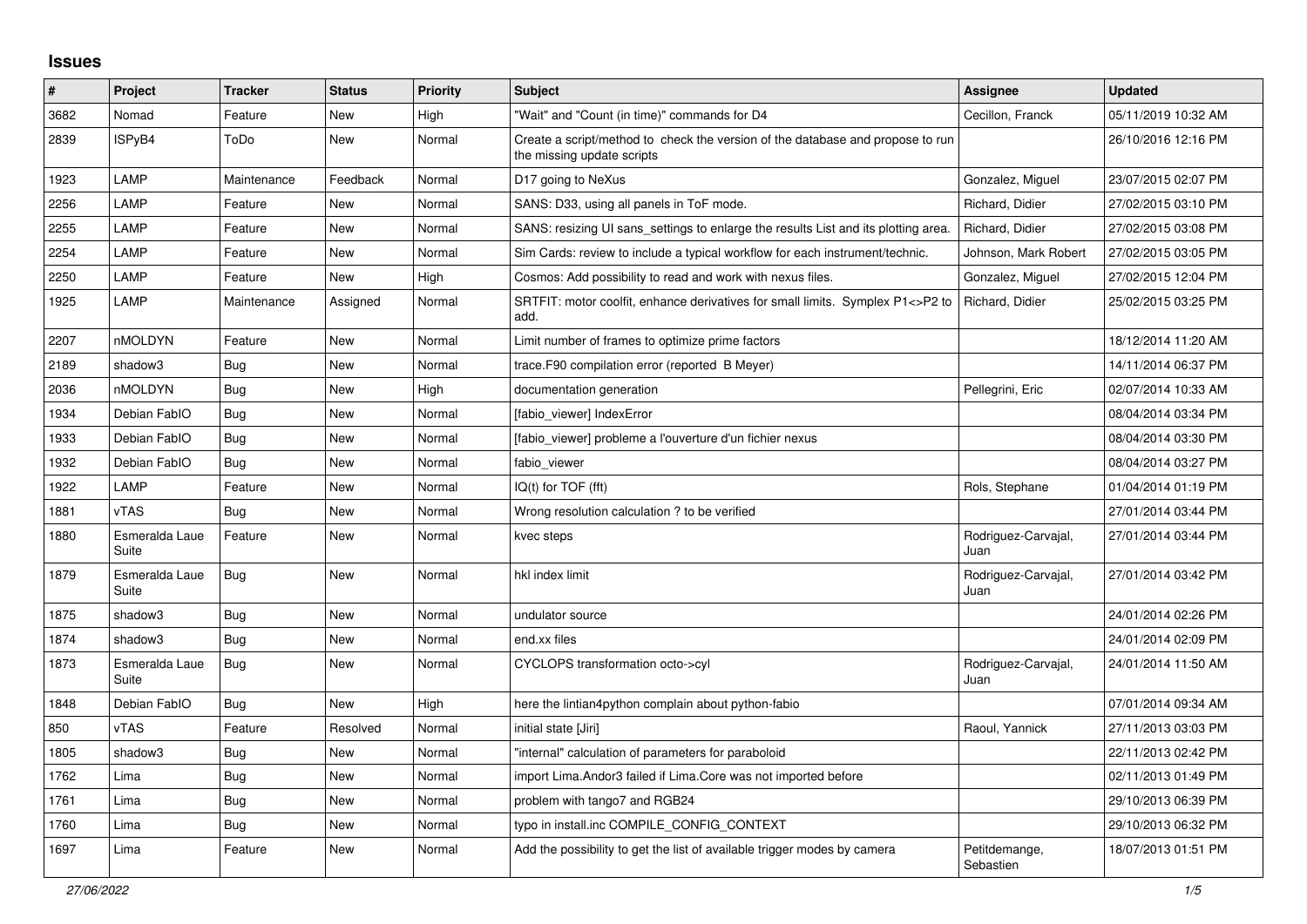| $\sharp$ | Project          | <b>Tracker</b> | <b>Status</b> | <b>Priority</b> | <b>Subject</b>                                                                     | <b>Assignee</b>             | <b>Updated</b>      |
|----------|------------------|----------------|---------------|-----------------|------------------------------------------------------------------------------------|-----------------------------|---------------------|
| 1732     | Lima             | Action         | New           | Normal          | Maxipix Plugin: Migrate python code to C++                                         | Claustre, Laurent           | 17/07/2013 07:03 PM |
| 1709     | <b>SXtalSoft</b> | <b>Bug</b>     | Resolved      | Normal          | Image transformation is not working                                                | Cermak, Petr                | 24/05/2013 06:59 PM |
| 1698     | <b>SXtalSoft</b> | <b>Bug</b>     | New           | Normal          | file location                                                                      | Cermak, Petr                | 24/05/2013 11:08 AM |
| 1544     | <b>SXtalSoft</b> | Feature        | New           | Normal          | Colours for unindexed peaks                                                        | Cermak, Petr                | 20/05/2013 08:38 PM |
| 1541     | <b>SXtalSoft</b> | Feature        | Resolved      | Normal          | Reset item in File menu is not working properly                                    |                             | 20/05/2013 08:37 PM |
| 1703     | shadow3          | Support        | New           | Normal          | broken link to git repository?                                                     |                             | 13/05/2013 03:25 PM |
| 1704     | shadow3          | Feature        | New           | Normal          | srcomp, abrefc and jntpscalc                                                       |                             | 13/05/2013 10:52 AM |
| 1543     | <b>SXtalSoft</b> | Feature        | Resolved      | Normal          | Show the header of the images                                                      | Rodriguez-Carvajal,<br>Juan | 03/05/2013 08:10 AM |
| 1460     | shadow3          | <b>Bug</b>     | Resolved      | Normal          | Problems with mosaic crystals                                                      | Sanchez del Rio.<br>Manuel  | 11/04/2013 09:28 AM |
| 1680     | shadow3          | <b>Bug</b>     | Resolved      | Normal          | bug in shadow concerning electric fields                                           | Sanchez del Rio,<br>Manuel  | 15/03/2013 04:12 PM |
| 1191     | Lima             | Feature        | New           | Normal          | Having the possibility to get the last error message                               | Petitdemange,<br>Sebastien  | 08/03/2013 03:53 PM |
| 1540     | <b>SXtalSoft</b> | Feature        | Assigned      | Normal          | Preferences: Contrast dialog: Min-Max, color                                       | Cermak, Petr                | 24/01/2013 02:35 PM |
| 1548     | Lima             | <b>Bug</b>     | New           | Normal          | Xpad plugin: move task inside the plugin                                           | Langlois, Florent           | 17/12/2012 02:56 PM |
| 1542     | <b>SXtalSoft</b> | Feature        | New           | Normal          | Saving the state of a session to recover it later                                  | Cermak, Petr                | 04/12/2012 06:08 PM |
| 1539     | <b>SXtalSoft</b> | Feature        | New           | Normal          | Improve the noise correction                                                       |                             | 04/12/2012 06:05 PM |
| 1510     | Lima             | <b>Bug</b>     | New           | Normal          | simulator test suite left files on the filesystem                                  | Petitdemange,<br>Sebastien  | 03/12/2012 09:33 AM |
| 1531     | <b>SXtalSoft</b> | <b>Bug</b>     | Feedback      | Normal          | rafub gui                                                                          |                             | 29/11/2012 05:21 PM |
| 1530     | <b>SXtalSoft</b> | <b>Bug</b>     | Resolved      | Normal          | rafub gui                                                                          |                             | 29/11/2012 05:20 PM |
| 1529     | <b>SXtalSoft</b> | <b>Bug</b>     | Resolved      | Normal          | rafub gui                                                                          |                             | 29/11/2012 05:13 PM |
| 1533     | <b>SXtalSoft</b> | <b>Bug</b>     | New           | Normal          | rafub gui                                                                          |                             | 26/11/2012 10:07 PM |
| 1532     | <b>SXtalSoft</b> | <b>Bug</b>     | New           | Normal          | rafub gui                                                                          |                             | 26/11/2012 01:43 PM |
| 1469     | Nomad            | Feature        | New           | Normal          | D20: ALL "condition families" in Parameter survey !!!                              | Cecillon, Franck            | 24/10/2012 09:54 AM |
| 1468     | Nomad            | <b>Bug</b>     | New           | Normal          | D20: roirate and roisum do not work in conditions                                  | Cecillon, Franck            | 24/10/2012 09:50 AM |
| 1461     | shadow3          | Bug            | New           | Normal          | Neede upgrade of xsh run in shadowvui macros to work with shadow3                  | Sanchez del Rio,<br>Manuel  | 12/10/2012 11:52 AM |
| 1459     | Nomad            | Feature        | New           | High            | D20: Get rid of the "Pause" button for D20!                                        | Cecillon, Franck            | 11/10/2012 09:33 AM |
| 1458     | Nomad            | Feature        | <b>New</b>    | Normal          | D20: "Infinity" or "eternity" instead of "999" or "9999" etc.!                     | Cecillon, Franck            | 11/10/2012 09:30 AM |
| 1457     | Nomad            | <b>Bug</b>     | New           | Normal          | D20: Time estimation in NoMad Spy wrong for RocCount (at least )                   | Cecillon, Franck            | 11/10/2012 09:26 AM |
| 1456     | Nomad            | <b>Bug</b>     | New           | High            | D20: Fast mode not working when activated directly after ramp mode --<br>SOLVED??? | Cecillon, Franck            | 11/10/2012 09:18 AM |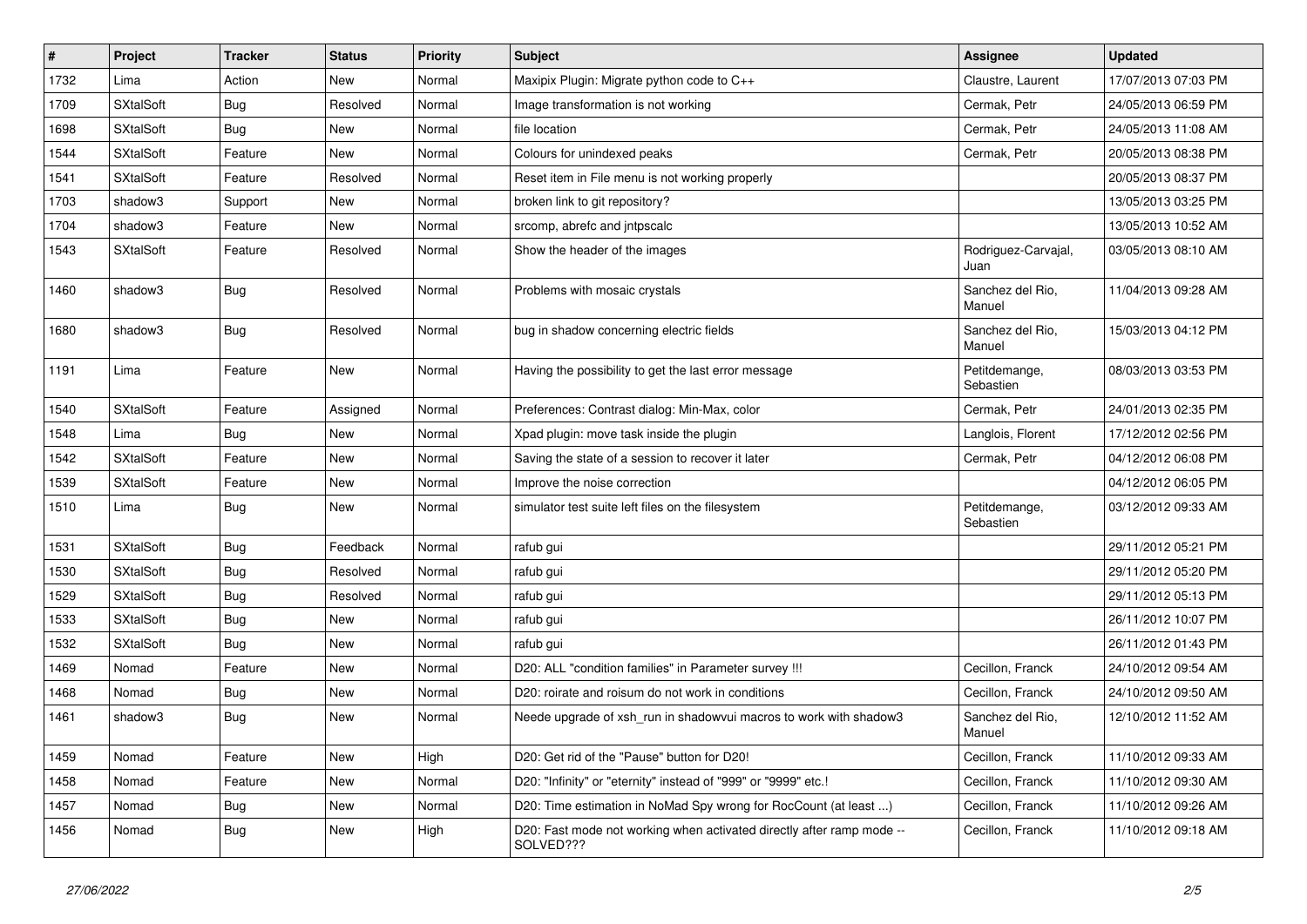| #    | <b>Project</b> | <b>Tracker</b> | <b>Status</b> | <b>Priority</b> | <b>Subject</b>                                                                                     | Assignee           | <b>Updated</b>      |
|------|----------------|----------------|---------------|-----------------|----------------------------------------------------------------------------------------------------|--------------------|---------------------|
| 1448 | Nomad          | Feature        | <b>New</b>    | Immediate       | D20: Refresh of Parameter survey plots                                                             | Cecillon, Franck   | 26/09/2012 02:57 PM |
| 1447 | Nomad          | Feature        | New           | Immediate       | D20: ramps on setpopint (good), regulation and sample (bad!)                                       | Cecillon, Franck   | 26/09/2012 02:55 PM |
| 1446 | Nomad          | Feature        | New           | High            | D20: coldvalve management module as an example for a comeback of<br>GEORGE's "dials"               | Cecillon, Franck   | 26/09/2012 02:53 PM |
| 1445 | Nomad          | Feature        | <b>New</b>    | High            | D20: Conditions (If in launchpad AND watchdog/alert)                                               | Cecillon, Franck   | 26/09/2012 02:51 PM |
| 1444 | Nomad          | Bug            | New           | Immediate       | D20: Watchdog/Alert popups                                                                         | Cecillon, Franck   | 26/09/2012 02:47 PM |
| 1443 | Nomad          | Bug            | New           | Urgent          | D20: still more options for cryostat temperature setting                                           | Cecillon, Franck   | 26/09/2012 02:46 PM |
| 1357 | Nomad          | <b>Bug</b>     | New           | Normal          | D20: Conditions-Warnings scatter pop-up windows all over the desktop which<br>remain when inactive | Cecillon, Franck   | 26/09/2012 02:44 PM |
| 1435 | Nomad          | <b>Bug</b>     | New           | Normal          | "More options" in NomadGUI is blocked                                                              | Ortiz, Helene      | 24/09/2012 03:59 PM |
| 1427 | Nomad          | Bug            | <b>New</b>    | Immediate       | D20: RocScan: Detector display does NOT refresh during acquisition                                 | Cecillon, Franck   | 31/08/2012 11:30 AM |
| 1397 | Nomad          | <b>Bug</b>     | <b>New</b>    | Normal          | OrangeCryostat controller does not start ColdValve                                                 |                    | 26/07/2012 11:20 AM |
| 1269 | Lima           | Feature        | New           | Normal          | ADSC: Change the functionning of the exposure time / Stop acquisition                              | NOUREDDINE, Arafat | 19/07/2012 11:56 AM |
| 1376 | Nomad          | Feature        | New           | High            | D20 and others: automatic parameter survey after midnight and three further<br>options             | Cecillon, Franck   | 16/07/2012 11:31 AM |
| 1355 | Nomad          | Feature        | <b>New</b>    | High            | D20: Switch applying tolerance between regulation and sample in the<br>launchpad                   | Cecillon, Franck   | 12/07/2012 01:22 PM |
| 1366 | Nomad          | Feature        | <b>New</b>    | High            | D20: beam parameters (sample pressure Psample) in SPY!                                             | Cecillon, Franck   | 11/07/2012 05:13 PM |
| 1365 | Nomad          | <b>Bug</b>     | New           | High            | Spy window places itself in some inconvenient place on the desktop                                 | Cecillon, Franck   | 11/07/2012 10:21 AM |
| 1364 | Nomad          | Feature        | New           | High            | Furnace PID - more flexibility                                                                     | Cecillon, Franck   | 11/07/2012 10:12 AM |
| 1360 | Nomad          | Bug            | New           | Immediate       | Missing sample environments: D20 furnace (and D1B furnace and pool-CF<br>119ILHV49)                | Cecillon, Franck   | 09/07/2012 10:13 AM |
| 1359 | Nomad          | Feature        | New           | High            | cryofurnace 119ILHV49 missing as sample environment                                                | Cecillon, Franck   | 07/07/2012 05:37 PM |
| 1354 | Nomad          | Feature        | New           | High            | Conditions: Warnings - variables, values in messages and time parameters                           | Cecillon, Franck   | 02/07/2012 03:26 PM |
| 1177 | Nomad          | <b>Bug</b>     | Resolved      | Normal          | IN3: buttons (stop, pause, continu) always linked to the launch pad                                | Ortiz, Helene      | 02/07/2012 01:18 PM |
| 1353 | <b>mxCUBE</b>  | Action         | New           | Normal          | Convert Tine module code to use the Poller module and gevent async watcher<br>for events           |                    | 28/06/2012 01:45 PM |
| 1327 | Nomad          | <b>Bug</b>     | <b>New</b>    | Normal          | PolarizationController read actual_state_long                                                      |                    | 07/06/2012 11:10 AM |
| 1253 | pyXSW          | Bug            | Resolved      | Normal          | bug with python<2.7                                                                                | Roy, Jerome        | 21/03/2012 06:03 PM |
| 1240 | Nomad          | Feature        | Resolved      | Normal          | Add pause button in settings tab plugins when possible                                             | Ortiz, Helene      | 02/03/2012 09:24 AM |
| 1234 | Nomad          | Bug            | New           | High            | Generic scan list not refreshed                                                                    | legoc, yannick     | 20/02/2012 03:34 PM |
| 1226 | CrysFML        | Feature        | New           | Normal          | optimization of magnetic structure with domains                                                    | Zaharko, Oksana    | 05/02/2012 12:40 PM |
| 1225 | CrysFML        | Feature        | New           | Normal          | CFML Refcodes.f90                                                                                  | Zaharko, Oksana    | 05/02/2012 12:38 PM |
| 1224 | CrysFML        | Feature        | <b>New</b>    | Normal          | CFML_MagSymm.f90                                                                                   | Zaharko, Oksana    | 05/02/2012 12:37 PM |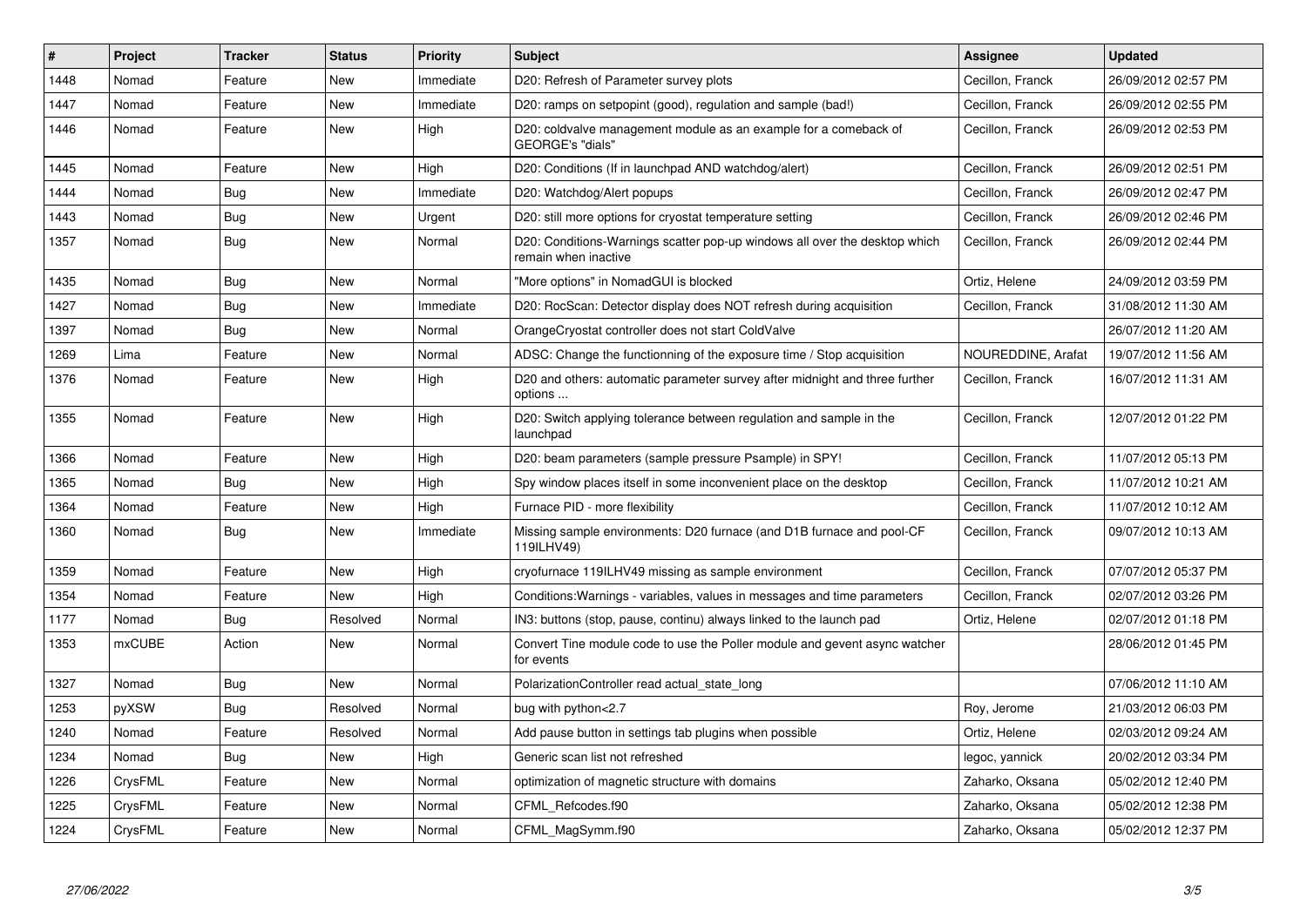| #    | Project       | <b>Tracker</b> | <b>Status</b> | <b>Priority</b> | <b>Subject</b>                                                                                          | Assignee          | <b>Updated</b>      |
|------|---------------|----------------|---------------|-----------------|---------------------------------------------------------------------------------------------------------|-------------------|---------------------|
| 1211 | CrysFML       | Feature        | New           | Normal          | Simulated annealing of magnetic structure from nonpolarised magnetic<br>intensities                     | Zaharko, Oksana   | 22/01/2012 10:29 AM |
| 1203 | mxCUBE        | Feature        | New           | Normal          | Keyword change for detector-dependent parameters                                                        | Beteva, Antonia   | 13/01/2012 02:51 PM |
| 1199 | <b>mxCUBE</b> | Action         | New           | Normal          | Make existing hardware objects and bricks ESRF-independent                                              |                   | 13/01/2012 02:48 PM |
| 1201 | <b>mxCUBE</b> | Action         | New           | Normal          | Make sure model-view-controller design is properly followed                                             |                   | 13/01/2012 02:47 PM |
| 1200 | <b>mxCUBE</b> | Support        | New           | Normal          | git pushes should send emails to developer members                                                      |                   | 13/01/2012 02:45 PM |
| 1198 | mxCUBE        | Action         | New           | Normal          | Explicit abstract interfaces for Hardware Objects                                                       | Oscarsson, Marcus | 13/01/2012 11:32 AM |
| 1195 | CrysFML       | Feature        | New           | Normal          | CFML Refcodes.f90 with magnetic codes and MagKeys.f90                                                   | Zaharko, Oksana   | 06/01/2012 12:59 PM |
| 1189 | Nomad         | Feature        | New           | Normal          | Refresh automatically the list of controllers in Parameter Survey                                       |                   | 16/12/2011 04:37 PM |
| 1186 | Nomad         | Bug            | New           | High            | D20: continuously trying to contac ln2/lhe eurotherms although not meant to be<br>contacted             |                   | 09/12/2011 10:21 AM |
| 1185 | Nomad         | Bug            | <b>New</b>    | High            | D20: High pressure cell values only read when sending set-point                                         | Cecillon, Franck  | 09/12/2011 10:20 AM |
| 1184 | Nomad         | <b>Bug</b>     | New           | Normal          | D20: slitm_l/r do not always show the right encoder values                                              | Cecillon, Franck  | 09/12/2011 10:20 AM |
| 1180 | Nomad         | Feature        | New           | Normal          | Save scan range configuration by (controller, property)                                                 | legoc, yannick    | 30/11/2011 08:59 AM |
| 1167 | Nomad         | <b>Bug</b>     | New           | Immediate       | D20: Changes in fields (title, number of repetitions) NOT taken into account                            | Cecillon, Franck  | 25/11/2011 10:05 AM |
| 1165 | Nomad         | Feature        | New           | Normal          | D20: have analogon to the mad command "MOV" in contrast to "POS"!                                       | Cecillon, Franck  | 24/11/2011 11:33 AM |
| 1164 | Nomad         | Feature        | New           | Normal          | IN3: Pause/Continu, re-positionning moved axis during pause mode                                        |                   | 23/11/2011 11:02 AM |
| 1163 | Nomad         | Feature        | <b>New</b>    | Normal          | IN3: the same time variable should be used for scan and simple count                                    |                   | 23/11/2011 11:00 AM |
| 1159 | Nomad         | Feature        | New           | Normal          | IN3: Review of output                                                                                   |                   | 23/11/2011 10:57 AM |
| 1158 | Nomad         | Feature        | New           | Normal          | IN3: review spy for slitcomponent controller                                                            |                   | 23/11/2011 10:56 AM |
| 1151 | Nomad         | Feature        | New           | Normal          | IN3: Print a XBU editor                                                                                 |                   | 23/11/2011 09:02 AM |
| 1148 | Nomad         | Feature        | New           | Normal          | IN3: Open scan plot automatically                                                                       |                   | 23/11/2011 08:53 AM |
| 1140 | Nomad         | Feature        | New           | High            | D20: Call/SMS local contact/instrument responsible when timeout in ROC count   Cecillon, Franck<br>mode |                   | 21/11/2011 01:11 PM |
| 1139 | Nomad         | Feature        | New           | High            | D20: Call/SMS local contact/instrument responsible when Nomad Server<br>crashes                         | Cecillon, Franck  | 21/11/2011 01:11 PM |
| 1138 | Nomad         | Feature        | New           | High            | D20: Call/SMS local contact/instrument responsible when high pressure drops<br>to zero                  | Cecillon, Franck  | 21/11/2011 01:09 PM |
| 1118 | Nomad         | Feature        | New           | Normal          | D20: Monochromator setting - curvature                                                                  | Cecillon, Franck  | 08/11/2011 09:41 AM |
| 1110 | Nomad         | Feature        | New           | High            | D20: copy-paste of text into fields                                                                     | Cecillon, Franck  | 02/11/2011 02:22 PM |
| 1108 | Nomad         | Feature        | New           | Normal          | D20: Define sample temperature range, when outside consider sample stick as<br>disconnected             | Cecillon, Franck  | 02/11/2011 02:07 PM |
| 1107 | Nomad         | Feature        | New           | High            | Choose wether tolerance applied on Treg or Tsample in launchpad                                         | Cecillon, Franck  | 02/11/2011 02:00 PM |
| 1105 | Nomad         | <b>Bug</b>     | New           | High            | Parameter survey viewer not refreshing                                                                  | Cecillon, Franck  | 02/11/2011 01:35 PM |
| 1101 | Nomad         | Bug            | New           | High            | time estimation ROC counting                                                                            | Cecillon, Franck  | 02/11/2011 01:14 PM |